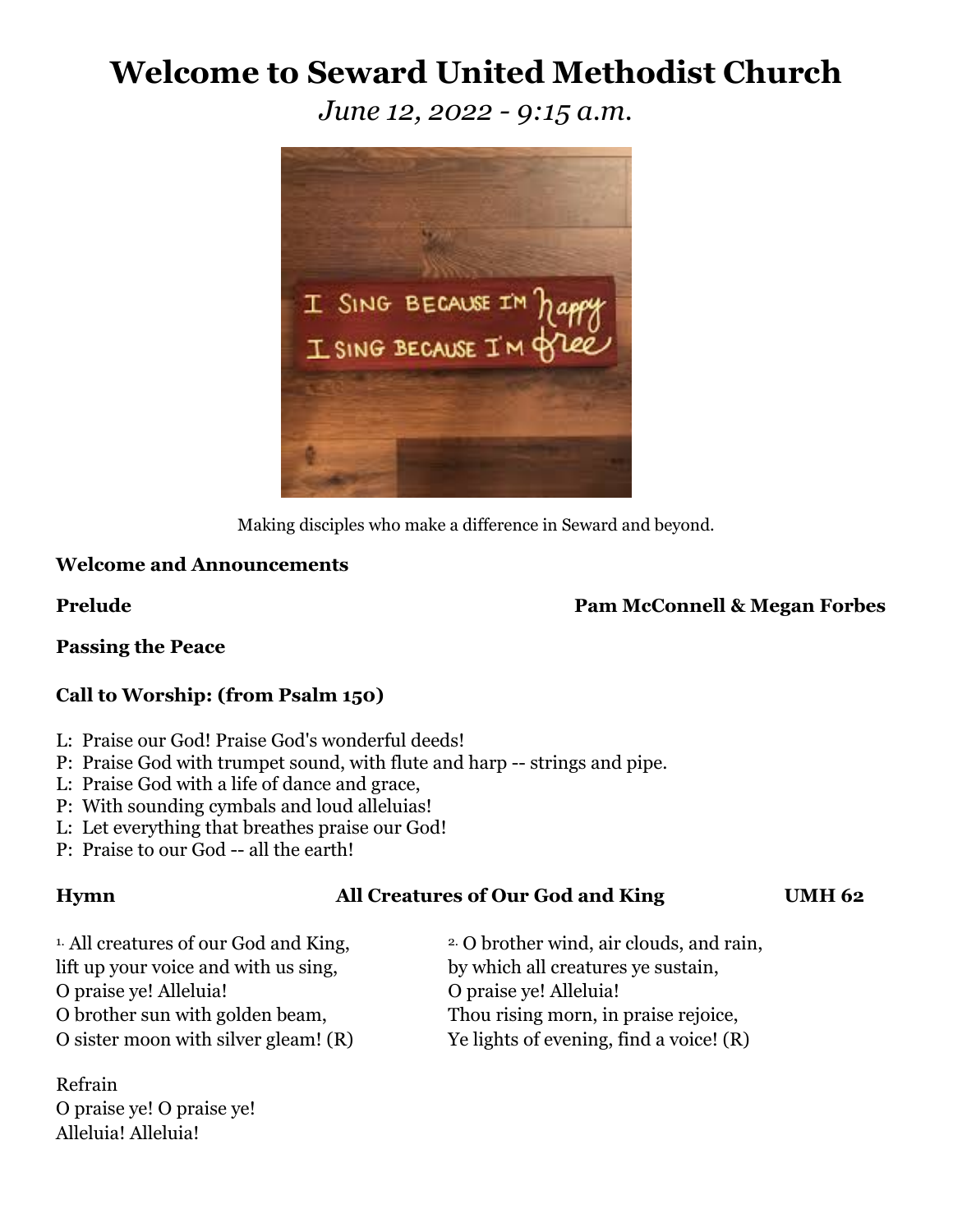<sup>3</sup> O sister water, flowing clear, <sup>4</sup> Dear mother earth, who day by day make music for thy Lord to hear, unfoldest blessings on our way, Alleluia! Alleluia! Alleluia! Alleluia! Providing warmth, enhancing sight,  $(R)$  let them God's glory also show!  $(R)$ 

O brother fire who lights the night, The flowers and fruits that in thee grow,

5. All ye who are of tender heart, Forgiving others, take your part, O praise ye! Alleluia! Ye who long pain and sorrow bear, Praise God and on him cast your care! (R)

# **Common Prayer**

Eternal God, in birthing us into this world you have shared a great gift -- life in all its dimensions. For the joys and sorrows, for the smiles and tears, for health and suffering, for belief and doubt, we praise you. May your benevolent Spirit guide us in this life, and in the life that knows no end. Amen (from "Touch Holiness" p. 208)

# **Scripture Lesson**

Psalm 150 -- "The Message" Version, adapted Hallelujah! Praise God in this holy house of worship, praise God under the open skies; Praise God for acts of power, praise God for God's magnificent greatness; Praise with a blast on the trumpet, praise by strumming soft strings; Praise God with castanets and dance, praise God with banjo and flute; Praise God with cymbals and a big bass drum, praise God with fiddles and mandolin. Let every living, breathing creature praise God! Hallelujah!

# **Hymn Sing**

# **The Prayers of the People**

Please share your joys or concerns at the microphone or in the comments on Facebook or by texting us at 402-810-8900.

# **Prayer Hymn My Life Flows On** (How Can I Keep from Singing) **TFWS 2212**

| <sup>1.</sup> My life flows on in endless song, | <sup>3</sup> What though my joys and comforts die? |
|-------------------------------------------------|----------------------------------------------------|
| Above earth's lamentation.                      | I know my Savior liveth.                           |
| I hear the clear, though far-off hymn           | What though the darkness gather round?             |
| That hails a new creation. (R)                  | Songs in the night he giveth. (R)                  |

# **Children's Time Pastor JoEllen Axthelm**